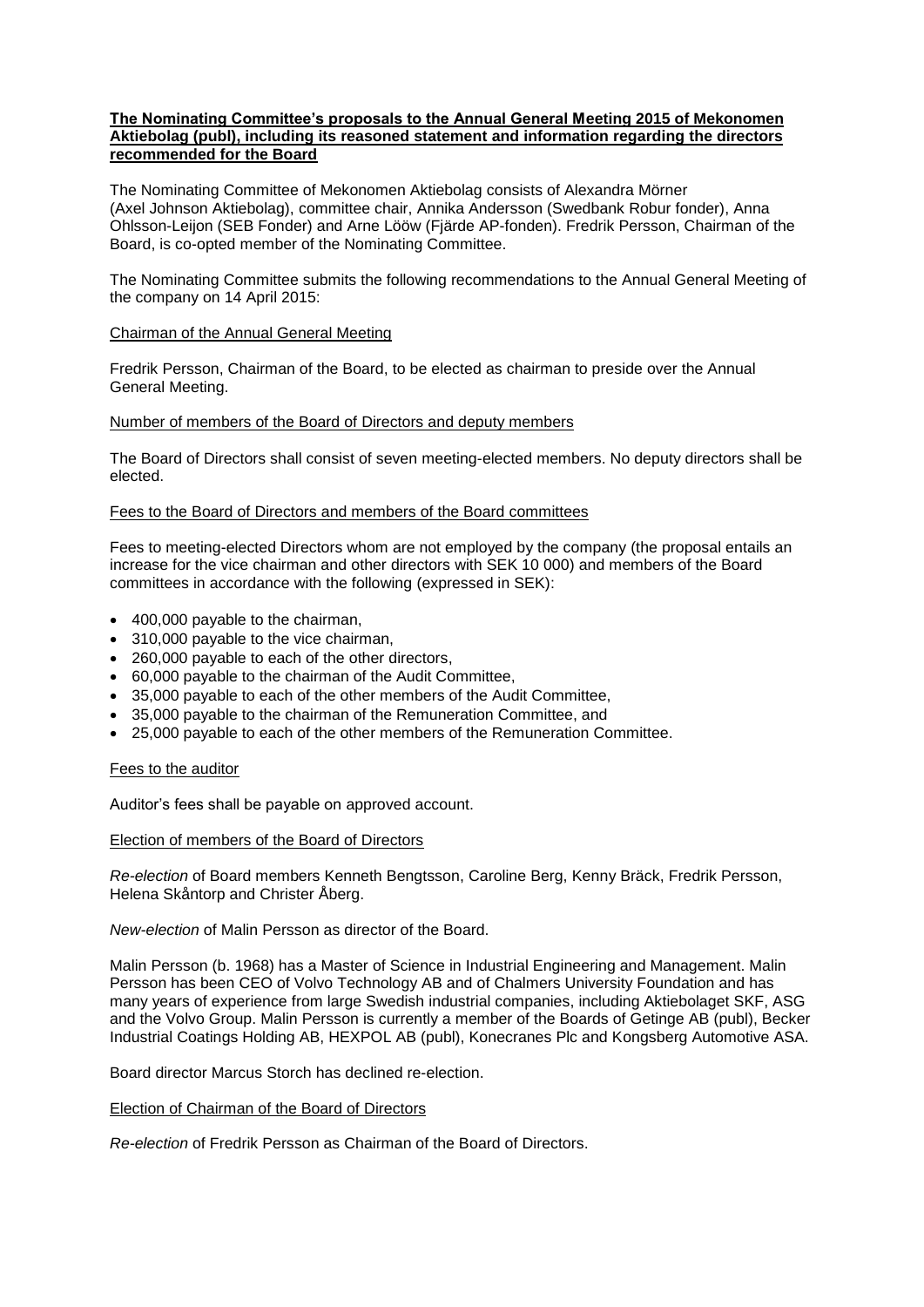## Election of auditor

Re-election of the chartered auditing firm PricewaterhouseCoopers AB as the company's auditor from the conclusion of the Annual General Meeting 2015 to the conclusion of the Annual General Meeting 2016. The auditing firm has stated that, provided that the Nomination Committee's proposal is approved by the Annual General Meeting, the authorized public accountant Lennart Danielsson will be chosen as auditor in charge.

-------------

The Nominating Committee's reasoned statement for its proposal and information about the directors recommended for the Board is set out in **Appendix 1**.

The Nominating Committee also submits its proposal for guidelines for appointment of the Nominating Committee as set out in **Appendix 2**.

Stockholm in March 2015

THE NOMINATING COMMITTEE OF MEKONOMEN AKTIEBOLAG

Alexandra Mörner, chairman Anna Ohlsson-Leijon

Arne Lööw Annika Andersson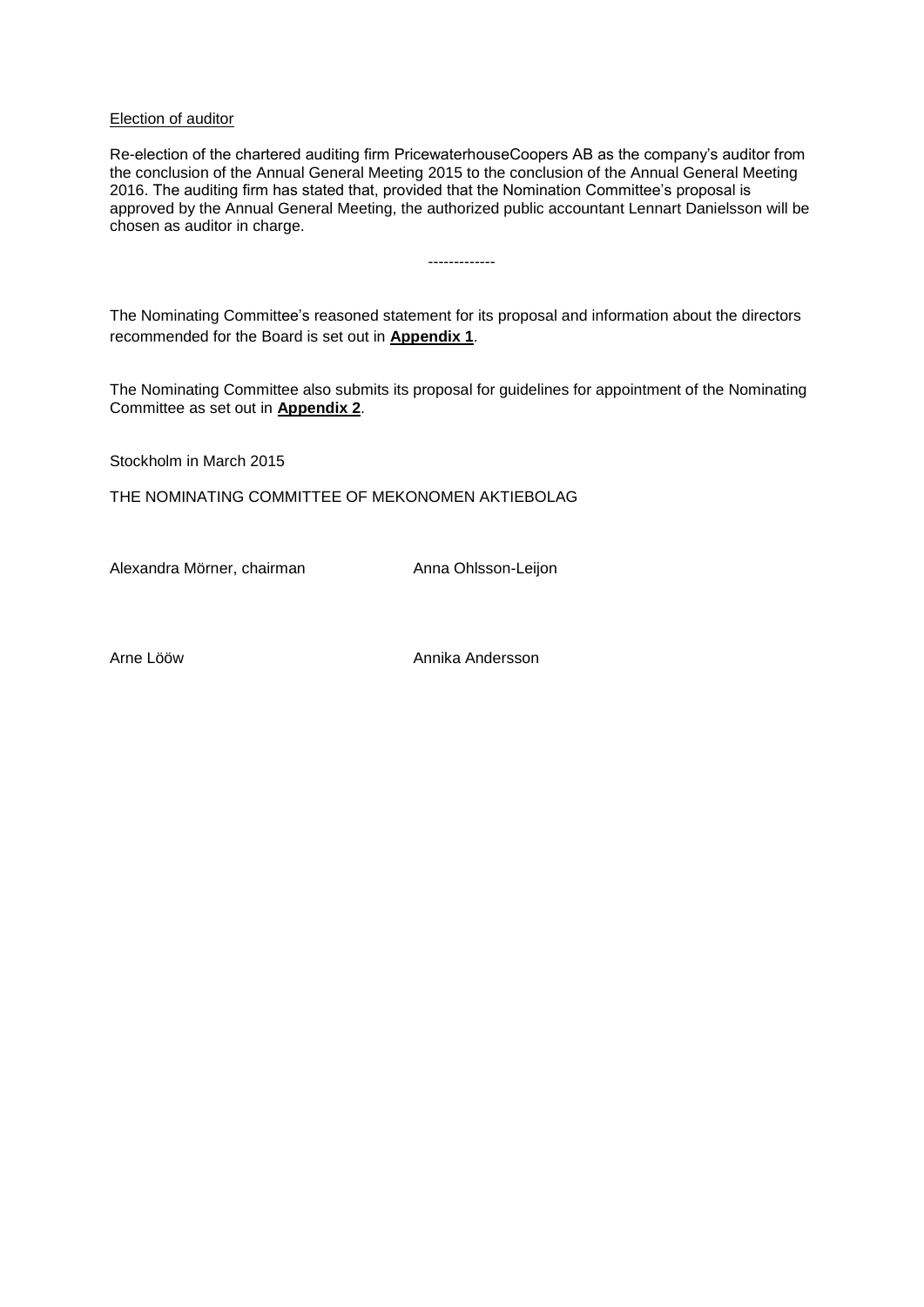## **The Nominating Committee's reasoned statement and information regarding the directors recommended for the Board**

The Nominating Committee has proposed re-election of the Board directors Kenneth Bengtsson, Caroline Berg, Kenny Bräck, Fredrik Persson (chairman), Helena Skåntorp and Christer Åberg. The Nominating Committee has also proposed new-election of Malin Persson as director of the Board.

Malin Persson has solid experience from the automotive industry as well as from board work in listed companies within other industries. Her expertise will thus provide valuable knowledge to Mekonomen Group and contribute to the company's continued development.

The Nominating Committee is of the opinion that the board members who have been proposed for re-election are very well suited to form the Board of Directors of Mekonomen Aktiebolag for the coming mandate period.

The Nominating Committee is of the opinion that the Board with the proposed board members will have an appropriate composition with regard to the operations, phase of development and other relevant circumstances pertaining to the company. A basis for the proposal has been that the composition of the Board of Directors shall reflect and provide for such knowledge and experience that the company's strategic development and operation may demand. The Nomination Committee has paid particular attention to the requirement for versatility and diversity within the Board and the requirement to achieve an equal gender balance. It is the opinion of the Nominating Committee that the composition of the Board of Directors is well adapted to meet such demands of the business activities of the company.

The Nominating Committee has deliberated on the issue of independency of the Board members. The Nominating Committee is of the opinion that the proposal for the composition of the Board of Directors meets the requirements in the Swedish Code of Corporate Governance regarding the independency of the directors of the Board.

All of the proposed board members are to be considered as independent with respect to the company and its senior management. The proposed composition of the Board of Directors also meets the requirement that at least two of the board members who are independent with respect to the company and its management shall also be independent with respect to the major shareholders of the company.

The Nominating Committee has gathered the following information concerning the board members proposed for election.

| Kenneth Bengtsson (1961)   |                                                                                                                                                                                                                                 |
|----------------------------|---------------------------------------------------------------------------------------------------------------------------------------------------------------------------------------------------------------------------------|
| Member of the board since: | 2013                                                                                                                                                                                                                            |
| Holdings in Mekonomen:     | 2,000 shares                                                                                                                                                                                                                    |
| Main education:            | Upper secondary school and education within the ICA system.                                                                                                                                                                     |
| Other assignments:         | <b>Chairman</b> of Ahlsell AB (publ), Claes Ohlson Aktiebolag (publ),<br>Ersta Diakonisällskap, EuroCommerce a.i.s.b.l, Suomen<br>Lähikauppa Oy, Systembolaget Aktiebolag, Ung Företagsamhet<br>and World Childhood Foundation. |
|                            | <b>Director</b> of Svenska S Holding 3 AB (the holding company in<br>the Synsam Group)                                                                                                                                          |

Kenneth Bengtsson is independent with respect to the company, the company management and major shareholders of the company.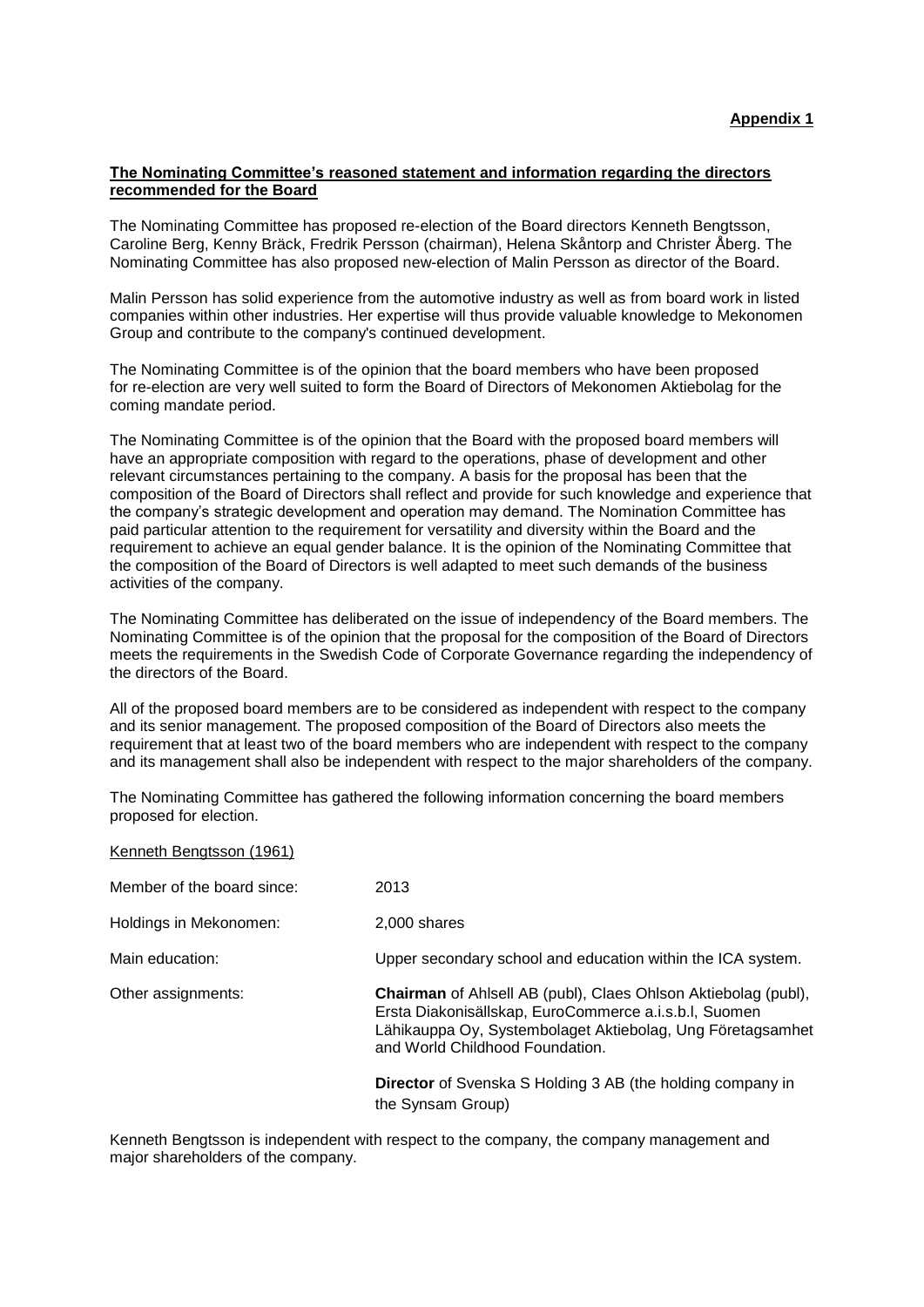## Caroline Berg (1968)

| Member of the board since: | 2014                                                                                                                            |
|----------------------------|---------------------------------------------------------------------------------------------------------------------------------|
| Holdings in Mekonomen:     | None                                                                                                                            |
| Main education:            | B.A. in Media / Communications and Psychology from<br>Middlebury College, USA.                                                  |
| Other assignments:         | <b>Chairman</b> of the Erik and Göran Ennerfelt Foundation for<br>International Studies for Young Swedes.                       |
|                            | Vice Chairman of Axel Johnson Aktiebolag.                                                                                       |
|                            | <b>Director</b> of AxFast AB, Axfood Aktiebolag, Axstores AB,<br>Stockholm School of Economics Advisory Board and Åhléns<br>AB. |

Caroline Berg is independent in relation to the company and company management, but not independent in relation to major shareholders of the company.

| Kenny Bräck (1966)         |                                                                      |
|----------------------------|----------------------------------------------------------------------|
| Member of the board since: | 2007                                                                 |
| Holdings in Mekonomen:     | 1,000 shares                                                         |
| Main education:            | Upper secondary school.                                              |
| Other assignments:         | Minority shareholder and board member of Motorsport Auctions<br>Ltd. |

Kenny Bräck is independent with respect to the company, company management and major shareholders of the company.

| Fredrik Persson (1968) |  |
|------------------------|--|
|------------------------|--|

| Member of the board since: | 2006                                                                                                                                                            |
|----------------------------|-----------------------------------------------------------------------------------------------------------------------------------------------------------------|
| Holdings in Mekonomen:     | 1,000 shares                                                                                                                                                    |
| Main education:            | MBA, Stockholm School of Economics and studies at Wharton<br>School, USA.                                                                                       |
| Other assignments:         | <b>Chairman</b> of Axfood Aktiebolag, Axstores AB and Svensk<br>Handel AB.                                                                                      |
|                            | Vice Chairman of Martin & Servera Aktiebolag.                                                                                                                   |
|                            | Director of Aktiebolaget Electrolux, Axel Johnson International<br>Aktiebolag, Lancelot Asset Management Aktiebolag and<br>Confederation of Swedish Enterprise. |
|                            | — '' 'AFA'' ''' '''' '                                                                                                                                          |

**President and CEO** of Axel Johnson Aktiebolag.

Fredrik Persson is independent in relation to the company and company management, but not independent in relation to major shareholders of the company.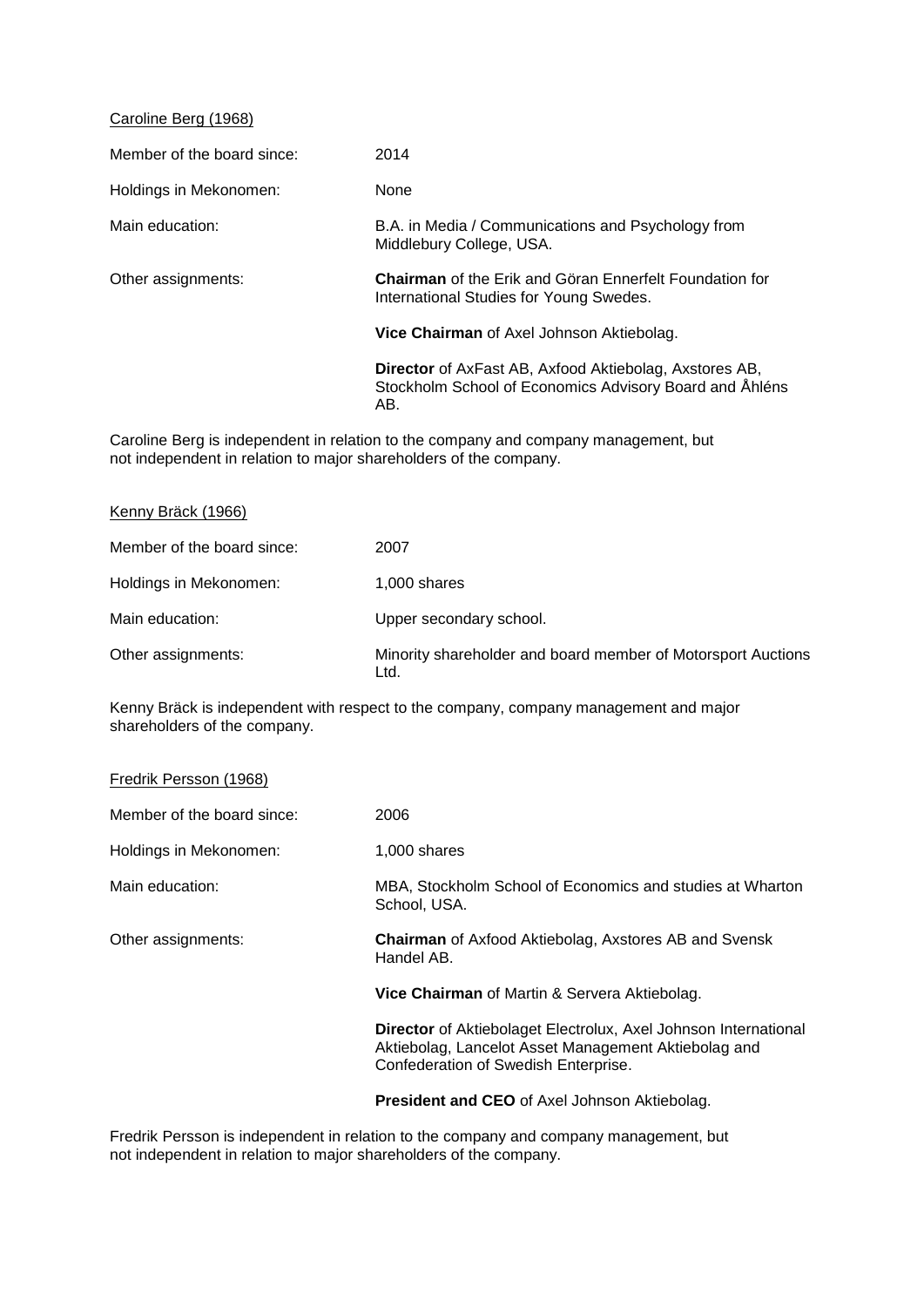## Helena Skåntorp (1960)

|                            | <b>President and CEO of Lernia AB.</b>                        |
|----------------------------|---------------------------------------------------------------|
| Other assignments:         | <b>Director</b> of 2E Group AB and Swedish Staffing Agencies. |
| Main education:            | MBA, University of Stockholm.                                 |
| Holdings in Mekonomen:     | 2,000 shares                                                  |
| Member of the board since: | 2004                                                          |

Helena Skåntorp is independent with respect to the company, the company management and major shareholders of the company.

| Christer Åberg (1966)      |                                                                         |
|----------------------------|-------------------------------------------------------------------------|
| Member of the board since: | 2014                                                                    |
| Holdings in Mekonomen:     | 2,500 shares                                                            |
| Main education:            | <b>IHM Business School Stockholm and education within Unilever.</b>     |
| Other assignments:         | <b>Director</b> of AB Svenska Spel.                                     |
|                            | <b>Managing director</b> of Orkla Confectionary & Snacks Sverige<br>AB. |

Christer Åberg is independent with respect to the company, the company management and major shareholders of the company.

The Nomination Committee has gathered the following information on the proposed new director.

## Malin Persson (1968)

Proposed member of the Board

Holdings in Mekonomen: None Main education: Master of Science in Industrial Engineering and Management, Chalmers University of Technology.

Other assignments: **Director** of Getinge AB (publ), Becker Industrial Coatings Holding AB, HEXPOL AB (publ), Konecranes Plc and Kongsberg Automotive ASA.

Malin Persson is independent with respect to the company, the company management and major shareholders of the company.

\_\_\_\_\_\_\_\_\_\_\_\_\_\_\_\_\_